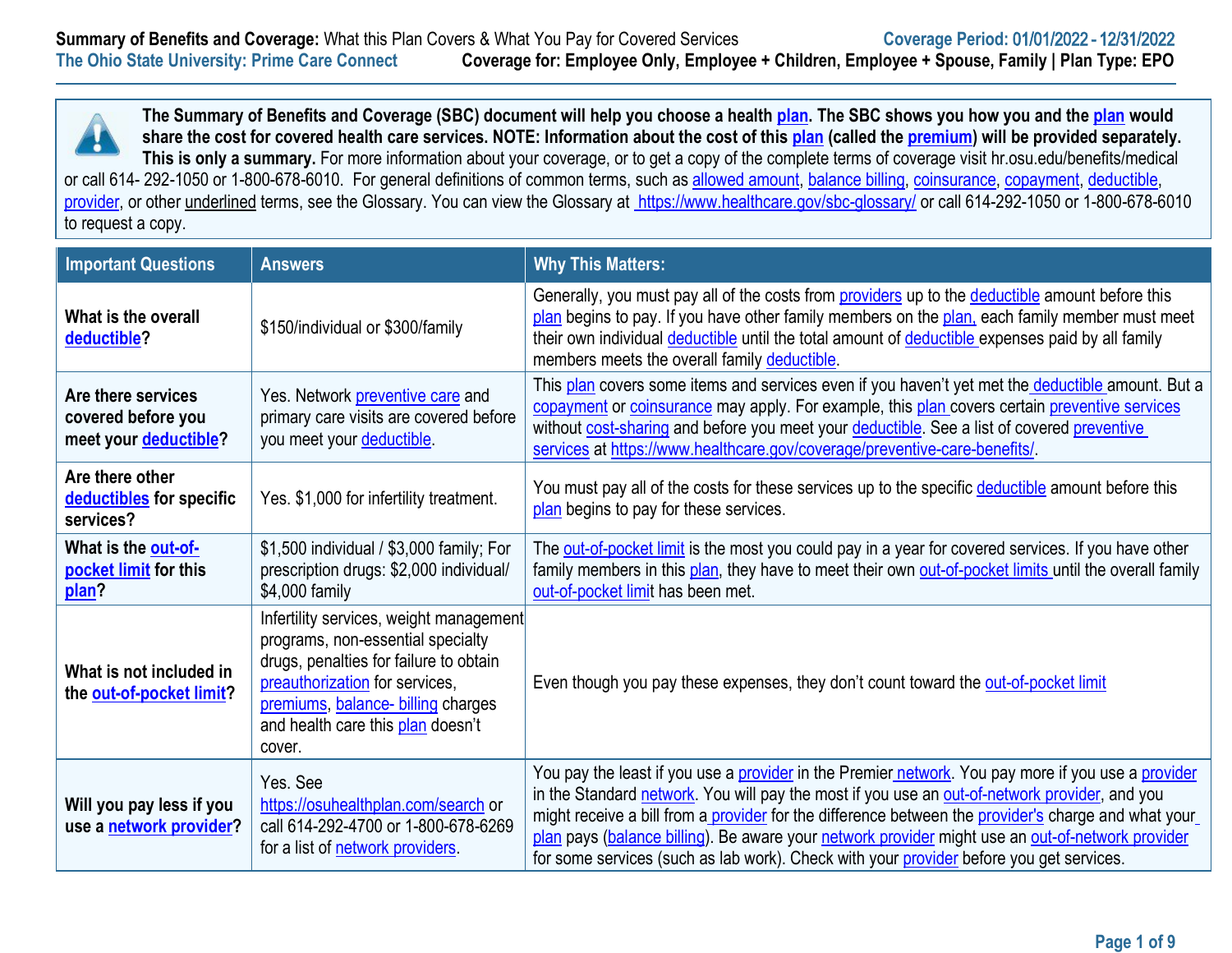| <b>Important Questions</b>                     | <b>Answers</b>  | <b>Why This Matters:</b>                                  |
|------------------------------------------------|-----------------|-----------------------------------------------------------|
| Do you need a referral<br>to see a specialist? | $^{\prime}$ No. | You can see the specialist you choose without a referral. |

All **[copayment](https://www.healthcare.gov/sbc-glossary/#copayment)** and **[coinsurance](https://www.healthcare.gov/sbc-glossary/#coinsurance)** costs shown in this chart are after your **[deductible](https://www.healthcare.gov/sbc-glossary/#deductible)** has been met, if a **[deductible](https://www.healthcare.gov/sbc-glossary/#deductible)** applies.

| <b>Common Medical Event</b>                                | <b>Services You May</b><br><b>Need</b>               | <b>Premier Network</b><br><b>Provider</b><br>(You will pay the least)                                                                                                                                                                                          | <b>Standard Network</b><br><b>Provider</b><br>(You will pay the<br>more) | <b>Out-of-Network</b><br><b>Provider</b><br>(You will pay the<br>most) | Limitations, Exceptions, &<br><b>Other Important Information</b>                                                                                                                |
|------------------------------------------------------------|------------------------------------------------------|----------------------------------------------------------------------------------------------------------------------------------------------------------------------------------------------------------------------------------------------------------------|--------------------------------------------------------------------------|------------------------------------------------------------------------|---------------------------------------------------------------------------------------------------------------------------------------------------------------------------------|
|                                                            | Primary care visit to<br>treat an injury or illness  | No charge                                                                                                                                                                                                                                                      | \$20 copay/visit;<br>deductible does not<br>apply                        | Not covered                                                            | None                                                                                                                                                                            |
| If you visit a health care<br>provider's office or         | <b>Specialist</b> visit                              | \$20 copay/visit;<br>deductible does not<br>apply                                                                                                                                                                                                              | \$30 copay/visit;<br>deductible does not<br>apply                        | Not covered                                                            |                                                                                                                                                                                 |
| clinic                                                     | <b>Preventive</b><br>care/screening/<br>immunization | No charge                                                                                                                                                                                                                                                      | No charge                                                                | Not covered                                                            | You may have to pay for<br>services that aren't preventive.<br>Ask your <i>provider</i> if the<br>services needed are<br>preventive. Then check what<br>your plan will pay for. |
| If you have a test                                         | Diagnostic test (x-ray,<br>blood work)               | 15% coinsurance;<br>deductible does not<br>apply                                                                                                                                                                                                               | 25% coinsurance;<br>deductible does not<br>apply                         | Not covered                                                            | None                                                                                                                                                                            |
|                                                            | Imaging (CT/PET<br>scans, MRIs)                      | 15% coinsurance;<br>deductible does not<br>apply                                                                                                                                                                                                               | 25% coinsurance;<br>deductible does not<br>apply                         | Not covered                                                            |                                                                                                                                                                                 |
| If you need drugs to<br>treat your illness or<br>condition | Generic drugs                                        | Preferred Pharmacy: \$8 copay/prescription for<br>retail; \$20 copay/prescription for home delivery or<br>Retail90; no charge for value-based program;<br>deductible does not apply. Non-Preferred<br>based program not covered; deductible does not<br>apply. | Pharmacy: \$18 copay/prescription for retail; value-                     | Not covered                                                            | Covers up to a 30-day supply<br>(retail), up to a 90-day supply<br>(home delivery or Retail90).                                                                                 |

\* For more information about limitations and exceptions, see the [plan](https://www.healthcare.gov/sbc-glossary/#plan) or policy document at [https://hr.osu.edu/benefits/medical/](http://www.hr.osu.edu/benefits/medical) **Page 2 of 8**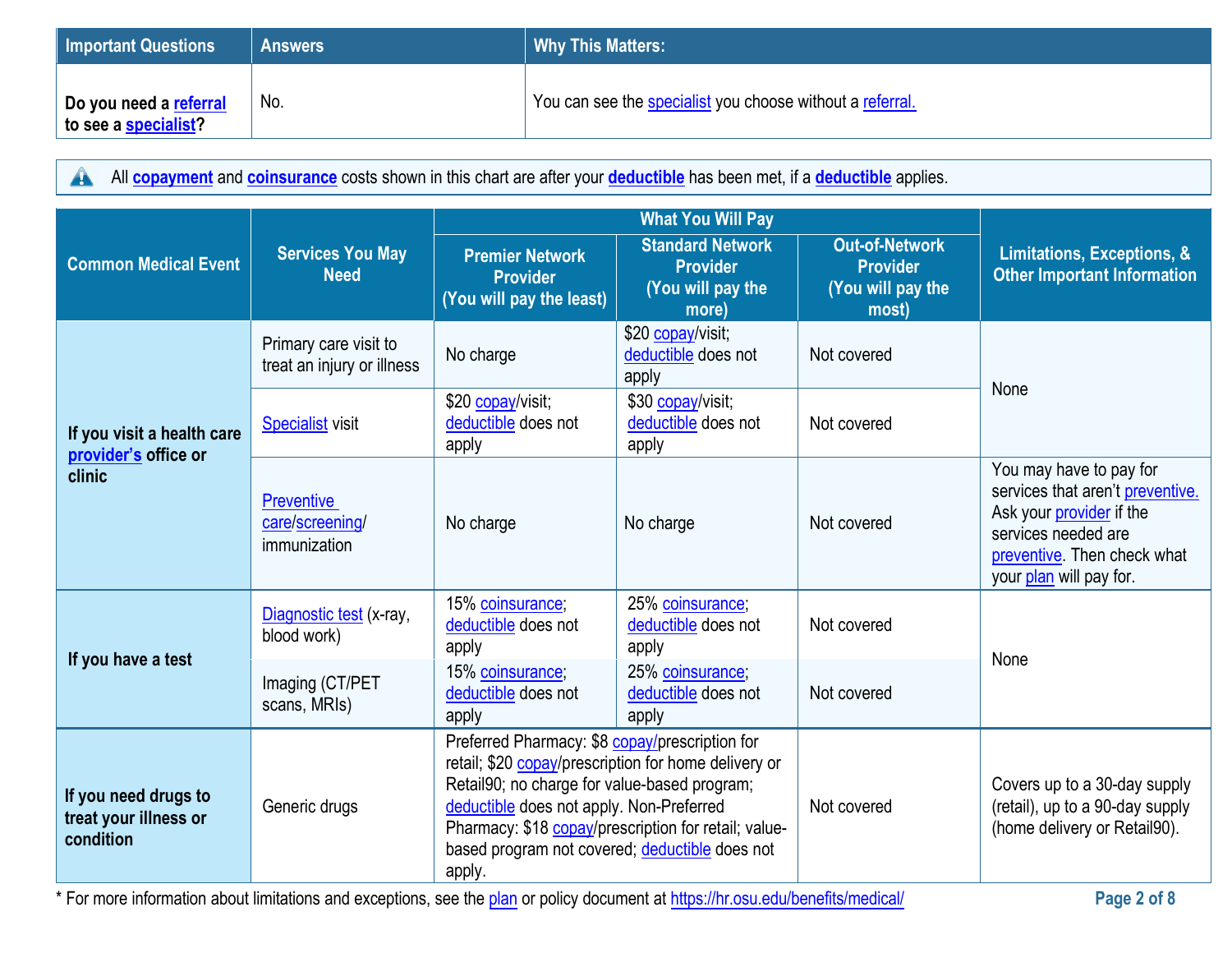|                                                                                                                 |                                                             | <b>What You Will Pay</b>                                                                                                                                                                                                                            |                                                                          |                                                                        |                                                                                                                                                                                                                                                                                                                                                                                                                                                                                                                                                                                  |
|-----------------------------------------------------------------------------------------------------------------|-------------------------------------------------------------|-----------------------------------------------------------------------------------------------------------------------------------------------------------------------------------------------------------------------------------------------------|--------------------------------------------------------------------------|------------------------------------------------------------------------|----------------------------------------------------------------------------------------------------------------------------------------------------------------------------------------------------------------------------------------------------------------------------------------------------------------------------------------------------------------------------------------------------------------------------------------------------------------------------------------------------------------------------------------------------------------------------------|
| <b>Common Medical Event</b>                                                                                     | <b>Services You May</b><br><b>Need</b>                      | <b>Premier Network</b><br><b>Provider</b><br>(You will pay the least)                                                                                                                                                                               | <b>Standard Network</b><br><b>Provider</b><br>(You will pay the<br>more) | <b>Out-of-Network</b><br><b>Provider</b><br>(You will pay the<br>most) | Limitations, Exceptions, &<br><b>Other Important Information</b>                                                                                                                                                                                                                                                                                                                                                                                                                                                                                                                 |
| More information about<br>prescription drug<br>coverage is available at<br>hr.osu.edu/benefits/presc<br>ription | Formulary brand drugs<br>(Preferred brand drugs)            | Preferred Pharmacy: 30% coinsurance for retail,<br>home delivery and Retail90; 15% coinsurance for<br>value- based program. Non-Preferred Pharmacy:<br>35% coinsurance for retail; value-based program<br>not covered.                              |                                                                          | Not covered                                                            | Covers up to a 30-day supply<br>(retail), up to a 90-day supply<br>(home delivery or Retail90).<br>Certain <i>prescription</i> drugs<br>require <i>preauthorization</i><br>Preferred Pharmacy: \$40<br>maximum (formulary brand<br>name, retail), \$20 maximum<br>(formulary brand name, value-<br>based retail). Non-Preferred<br>Pharmacy: \$50 maximum<br>(formulary brand name, retail).<br>Home Delivery/Retail90: \$100<br>maximum (formulary brand<br>name, home<br>delivery/Retail90), \$50<br>maximum (formulary brand<br>name, value-based home<br>delivery/Retail90). |
|                                                                                                                 | Non-formulary brand<br>drugs (Non-preferred<br>brand drugs) | Preferred Pharmacy: 50% coinsurance for retail,<br>home delivery and Retail90. Non-Preferred<br>Pharmacy: 55% coinsurance                                                                                                                           |                                                                          | Not covered                                                            | Covers up to a 30-day supply<br>(retail), up to a 90-day supply<br>(home delivery or Retail90).<br>Certain prescription drugs are<br>not covered without<br>preauthorization                                                                                                                                                                                                                                                                                                                                                                                                     |
|                                                                                                                 | <b>Specialty drugs</b>                                      | 20% coinsurance for generic and formulary brand<br>name; 50% coinsurance for non-formulary brand<br>name. If enrolled in the SaveonSP program,<br>certain specialty drugs available at no charge. To<br>enroll, contact SaveonSP at 1-800-683-1074. |                                                                          | Not covered                                                            | Covers up to a 30-day supply.<br>Must use Ohio State University<br>Outpatient Pharmacy,<br>Nationwide Children's Hospital<br>Outpatient Pharmacy, or<br>Accredo Pharmacy. \$50<br>maximum (generic), \$100<br>maximum (formulary brand                                                                                                                                                                                                                                                                                                                                           |

\* For more information about limitations and exceptions, see the plan or policy document at https://hr.osu.edu/benefits/medical/ **Page 3 of 8**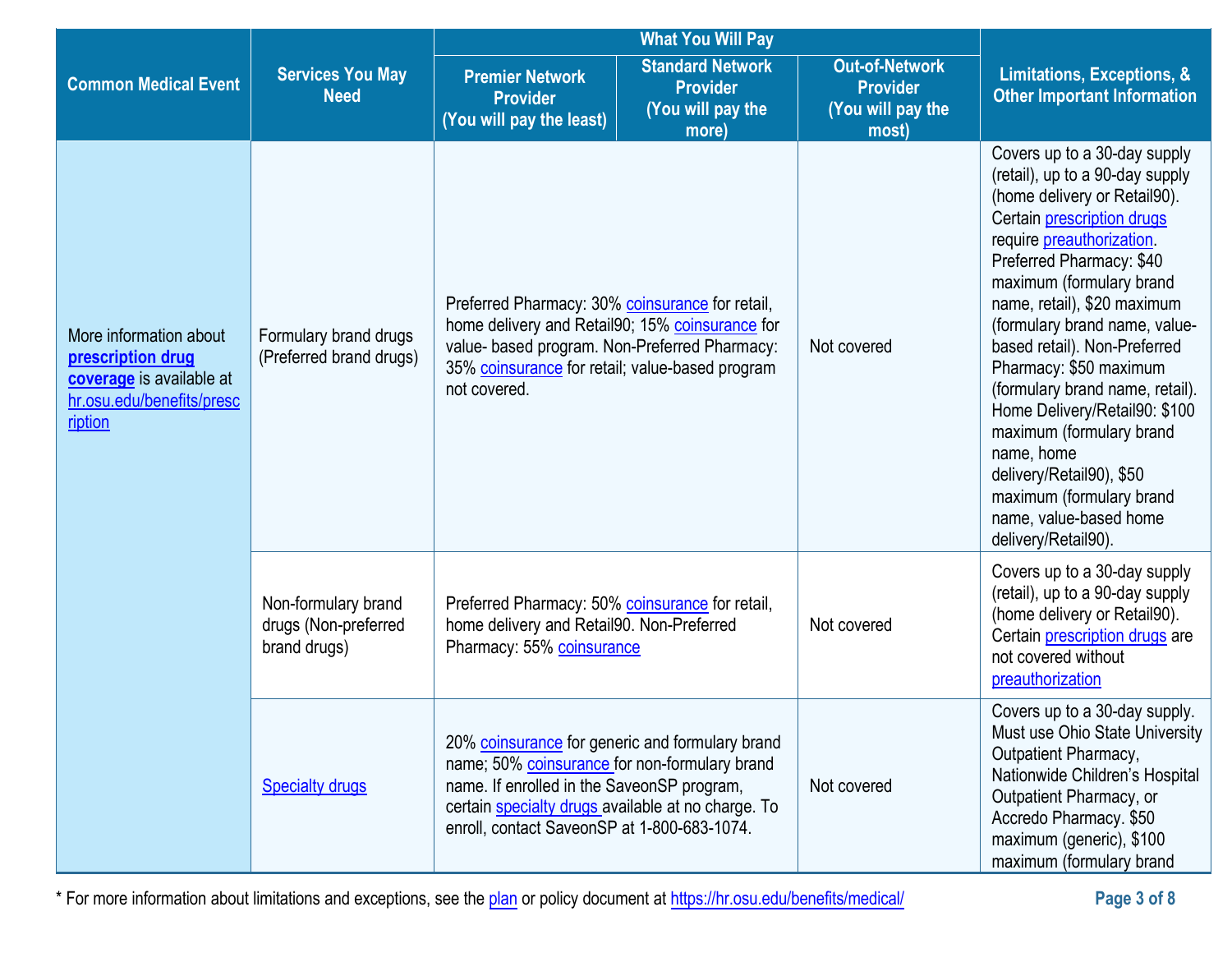|                                            |                                                      | <b>What You Will Pay</b>                                              |                                                                          |                                                                        |                                                                                                                                                                                                                                                 |
|--------------------------------------------|------------------------------------------------------|-----------------------------------------------------------------------|--------------------------------------------------------------------------|------------------------------------------------------------------------|-------------------------------------------------------------------------------------------------------------------------------------------------------------------------------------------------------------------------------------------------|
| <b>Common Medical Event</b>                | <b>Services You May</b><br><b>Need</b>               | <b>Premier Network</b><br><b>Provider</b><br>(You will pay the least) | <b>Standard Network</b><br><b>Provider</b><br>(You will pay the<br>more) | <b>Out-of-Network</b><br><b>Provider</b><br>(You will pay the<br>most) | <b>Limitations, Exceptions, &amp;</b><br><b>Other Important Information</b>                                                                                                                                                                     |
|                                            |                                                      |                                                                       |                                                                          |                                                                        | name). Certain prescription<br>drugs require preauthorization.<br>Copay for non-essential health<br>benefit specialty drugs under<br>the SaveonSP program do not<br>accumulate to the prescription<br>drugs out-of-pocket limit.                |
| If you have outpatient<br>surgery          | Facility fee (e.g.,<br>ambulatory surgery<br>center) | \$100 copay/visit;<br>deductible does not<br>apply                    | \$150 copay/visit;<br>deductible does not<br>apply                       | Not covered                                                            | None                                                                                                                                                                                                                                            |
|                                            | Physician/surgeon fees                               | No charge                                                             | No charge                                                                | Not covered                                                            |                                                                                                                                                                                                                                                 |
|                                            | <b>Emergency room care</b>                           | \$100 copay/visit;<br>deductible does not<br>apply                    | \$100 copay/visit;<br>deductible does not<br>apply                       | \$100 copay/visit;<br>deductible does not<br>apply                     | Copay waived if admitted                                                                                                                                                                                                                        |
| If you need immediate<br>medical attention | <b>Emergency medical</b><br>transportation           | No charge                                                             | No charge                                                                | No charge                                                              | None                                                                                                                                                                                                                                            |
|                                            | <b>Urgent care</b>                                   | \$35 copay/visit;<br>deductible does not<br>apply                     | \$35 copay/visit;<br>deductible does not<br>apply                        | \$35 copay/visit;<br>deductible does not<br>apply                      | No network restrictions outside<br>Ohio. Out-of-network<br>providers, not covered inside<br>Ohio.                                                                                                                                               |
| If you have a hospital<br>stay             | Facility fee (e.g.,<br>hospital room)                | \$200 copay/admission;<br>deductible does not<br>apply                | \$300 copay/admission;<br>deductible does not<br>apply                   | Not covered                                                            | Preauthorization is required,<br>except emergency admissions<br>must be authorized within one<br>business day. If not obtained,<br>claims may be denied or a<br>penalty applied of 20% of the<br>fee, up to \$1,000 per<br>admission or service |
|                                            | Physician/surgeon fees                               | No charge                                                             | No charge                                                                | Not covered                                                            | None                                                                                                                                                                                                                                            |
| If you need mental                         | Outpatient services                                  | No charge                                                             | No charge                                                                | Not covered                                                            | <b>Preauthorization</b> is required for                                                                                                                                                                                                         |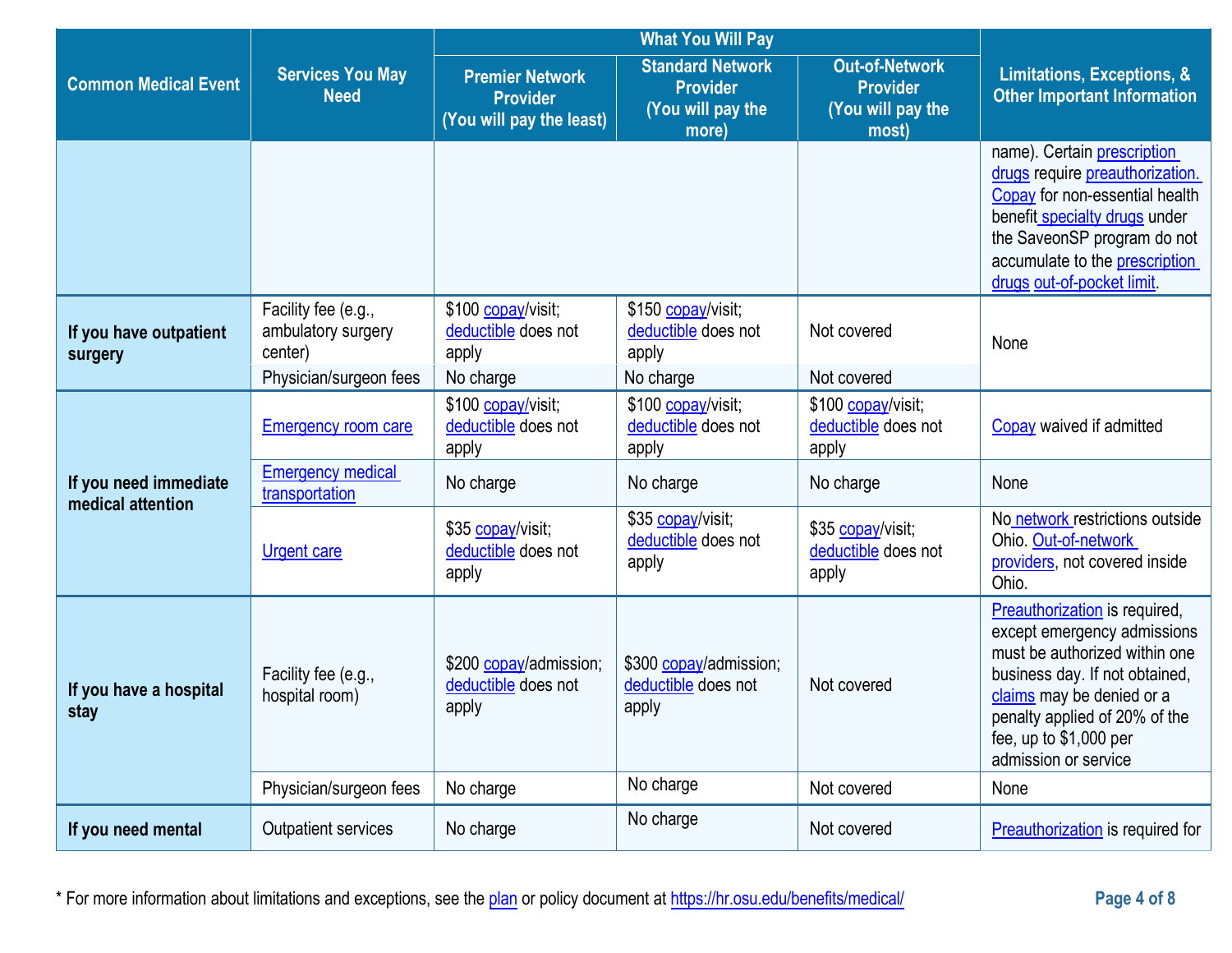|                                                              |                                              | <b>What You Will Pay</b>                                              |                                                                          |                                                                        |                                                                                                                                                                                                                                     |
|--------------------------------------------------------------|----------------------------------------------|-----------------------------------------------------------------------|--------------------------------------------------------------------------|------------------------------------------------------------------------|-------------------------------------------------------------------------------------------------------------------------------------------------------------------------------------------------------------------------------------|
| <b>Common Medical Event</b>                                  | <b>Services You May</b><br><b>Need</b>       | <b>Premier Network</b><br><b>Provider</b><br>(You will pay the least) | <b>Standard Network</b><br><b>Provider</b><br>(You will pay the<br>more) | <b>Out-of-Network</b><br><b>Provider</b><br>(You will pay the<br>most) | Limitations, Exceptions, &<br><b>Other Important Information</b>                                                                                                                                                                    |
| health, behavioral<br>health, or substance<br>abuse services | Inpatient services                           | \$200 copay/admission;<br>deductible does not<br>apply                | \$300 copay/admission;<br>deductible does not<br>apply                   | Not covered                                                            | inpatient care, except<br>emergency admissions must<br>be authorized within one<br>business day. If not obtained,<br>claims may be denied or a<br>penalty applied of 20% of the<br>fee, up to $$1,000$ per<br>admission or service. |
|                                                              | Office visits                                | \$20 copay                                                            | \$30 copay                                                               | Not covered                                                            | Preauthorization is required,                                                                                                                                                                                                       |
|                                                              | Childbirth/delivery<br>professional services | No charge                                                             | No charge                                                                | Not covered                                                            | except emergency admissions<br>must be authorized within one<br>business day. If not obtained,<br>claims may be denied or a<br>penalty applied of 20% of the<br>fee, up to $$1,000$ per<br>admission or service.                    |
| If you are pregnant                                          | Childbirth/delivery<br>facility services     | \$200 copay/admission;<br>deductible does not<br>apply                | \$300 copay/admission;<br>deductible does not<br>apply                   | Not covered                                                            |                                                                                                                                                                                                                                     |
|                                                              | Home health care                             | 15% coinsurance                                                       | 25% coinsurance                                                          | Not covered                                                            | Preauthorization is required. If<br>not obtained, claims may be<br>denied or a penalty applied of<br>20% of the fee, up to \$1,000<br>per admission or service.                                                                     |
| If you need help<br>recovering or have                       | <b>Rehabilitation services</b>               | \$20 copay/visit;<br>deductible does not<br>apply                     | \$30 copay/visit;<br>deductible does not<br>apply                        | Not covered                                                            | Coverage for occupational and<br>physical therapy outpatient<br>services is limited to a                                                                                                                                            |
| other special health<br>needs                                | <b>Habilitation services</b>                 | \$20 copay/visit;<br>deductible does not<br>apply                     | \$30 copay/visit;<br>deductible does not<br>apply                        | Not covered                                                            | combined maximum of 45<br>visits per year. Coverage for<br>speech therapy is limited to 20<br>visits per year.                                                                                                                      |
|                                                              | <b>Skilled nursing care</b>                  | \$50 copay/admission;<br>deductible does not<br>apply                 | \$75 copay/admission;<br>deductible does not<br>apply                    | Not covered                                                            | Coverage for extended care<br>facility is limited to 60 days per<br>year. Preauthorization is                                                                                                                                       |
|                                                              | <b>Durable medical</b><br>equipment          | 15% coinsurance                                                       | 25% coinsurance                                                          | Not covered                                                            | required, except for durable<br>medical equipment, which                                                                                                                                                                            |

\* For more information about limitations and exceptions, see the plan or policy document at https://hr.osu.edu/benefits/medical/ **Page 5 of 8**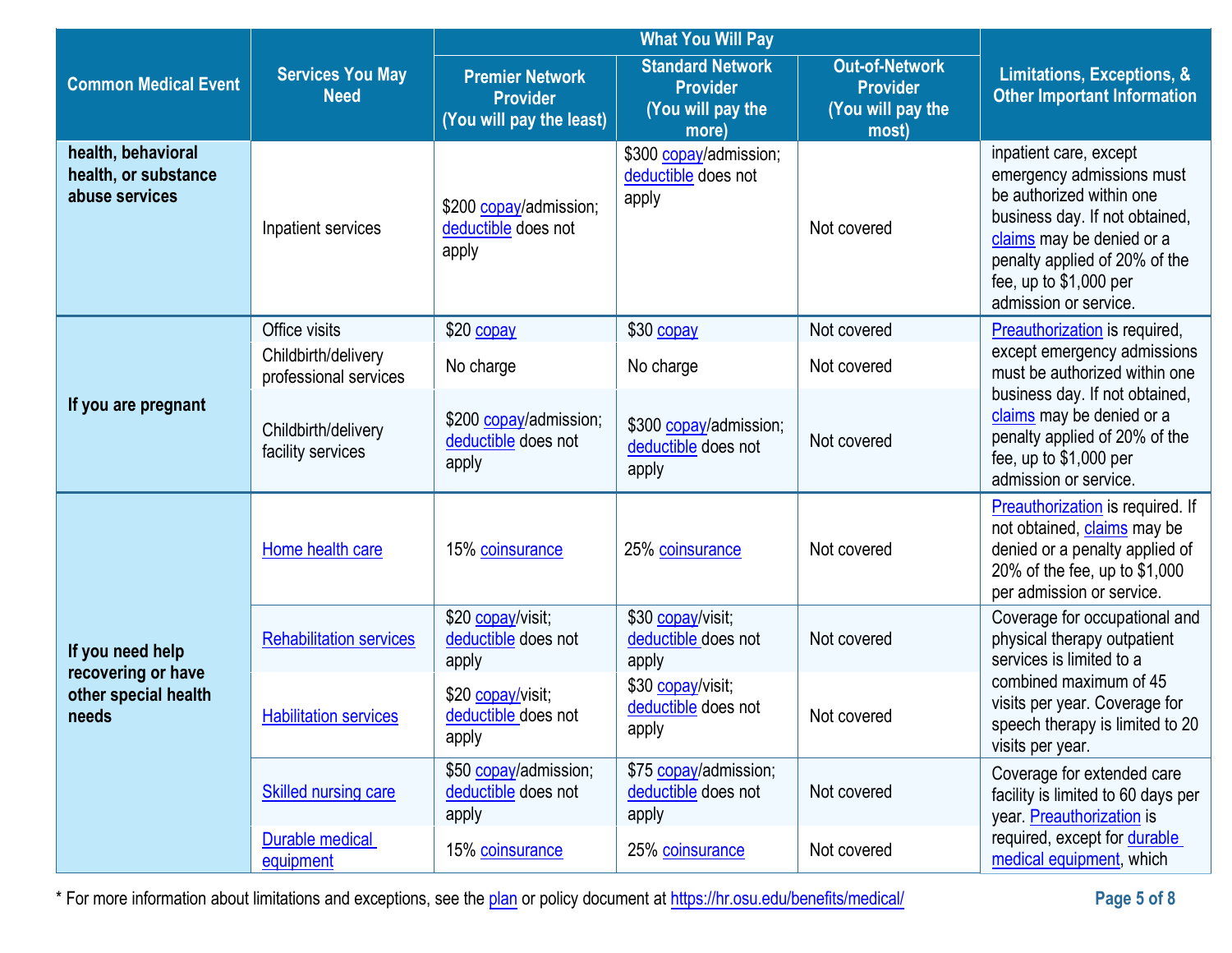|                                                        | <b>Services You May</b><br><b>Need</b> | <b>What You Will Pay</b>                                              |                                                                          |                                                                        |                                                                                                                                                                                                     |
|--------------------------------------------------------|----------------------------------------|-----------------------------------------------------------------------|--------------------------------------------------------------------------|------------------------------------------------------------------------|-----------------------------------------------------------------------------------------------------------------------------------------------------------------------------------------------------|
| <b>Common Medical Event</b>                            |                                        | <b>Premier Network</b><br><b>Provider</b><br>(You will pay the least) | <b>Standard Network</b><br><b>Provider</b><br>(You will pay the<br>more) | <b>Out-of-Network</b><br><b>Provider</b><br>(You will pay the<br>most) | Limitations, Exceptions, &<br><b>Other Important Information</b>                                                                                                                                    |
|                                                        | <b>Hospice services</b>                | No charge                                                             | No charge                                                                | Not covered                                                            | requires preauthorization for<br>services over \$2,000. If not<br>obtained, claims may be<br>denied or a penalty applied of<br>20% of the fee, up to \$1,000<br>per admission, service, or<br>claim |
|                                                        | Children's eye exam                    | Not covered                                                           | Not covered                                                              | Not covered                                                            |                                                                                                                                                                                                     |
| If your child needs<br>dental or eye care              | Children's glasses                     | Not covered                                                           | Not covered                                                              | Not covered                                                            | None                                                                                                                                                                                                |
|                                                        | Children's dental<br>check-up          | Not covered                                                           | Not covered                                                              | Not covered                                                            |                                                                                                                                                                                                     |
| <b>Excluded Services &amp; Other Covered Services:</b> |                                        |                                                                       |                                                                          |                                                                        |                                                                                                                                                                                                     |

| Services Your Plan Generally Does NOT Cover (Check your policy or plan document for more information and a list of any other excluded services.)                                 |                                                                                                                                                                                                                                                                                                                                                            |  |  |  |
|----------------------------------------------------------------------------------------------------------------------------------------------------------------------------------|------------------------------------------------------------------------------------------------------------------------------------------------------------------------------------------------------------------------------------------------------------------------------------------------------------------------------------------------------------|--|--|--|
| Cosmetic Surgery<br>$\bullet$                                                                                                                                                    | Private-duty nursing<br>Long-term care                                                                                                                                                                                                                                                                                                                     |  |  |  |
| Dental care (Adult & Child)                                                                                                                                                      | Routine eye care (Adult & Child)<br>Non-emergency care when traveling outside the $\bullet$<br>U.S.                                                                                                                                                                                                                                                        |  |  |  |
|                                                                                                                                                                                  | Other Covered Services (Limitations may apply to these services. This isn't a complete list. Please see your plan document.)                                                                                                                                                                                                                               |  |  |  |
| Acupuncture (\$2,000 annual maximum,<br>combined with chiropractic care)<br><b>Bariatric Surgery</b><br>Chiropractic care (\$2,000 annual maximum,<br>combined with acupuncture) | Hearing aids (15% coinsurance after deductible<br>Routine foot care<br>up to \$1,400/single, \$2,800/bilateral every three $\bullet$<br>Weight loss programs (50% coinsurance)<br>years)<br>Infertility treatment (50% coinsurance after<br>separate deductible of \$1,000/person,<br>combined \$15,000 medical and prescription<br>drug lifetime maximum) |  |  |  |

Your Rights to Continue Coverage: There are agencies that can help if you want to continue your coverage after it ends. The contact information for those agencies is: Trustmark at 1-866-442-8257, OSU Health Plan at 1-800-678-6269 or 614-292-4700, or the U.S. Department of Health and Human Services, Center for Consumer Information and Insurance Oversight, at 1-877-267-2323 x61565 or [https://www.cms.gov/cciio/.](https://www.cms.gov/cciio/) Other coverage options may be available to you, too, including buying individual insurance coverage through the [Health Insurance](https://www.healthcare.gov/sbc-glossary/#health-insurance) [Marketplace.](https://www.healthcare.gov/sbc-glossary/#marketplace) For more information about the [Marketplace,](https://www.healthcare.gov/sbc-glossary/#marketplace) visit [www.HealthCare.gov](http://www.healthcare.gov/) or call 1-800-318- 2596.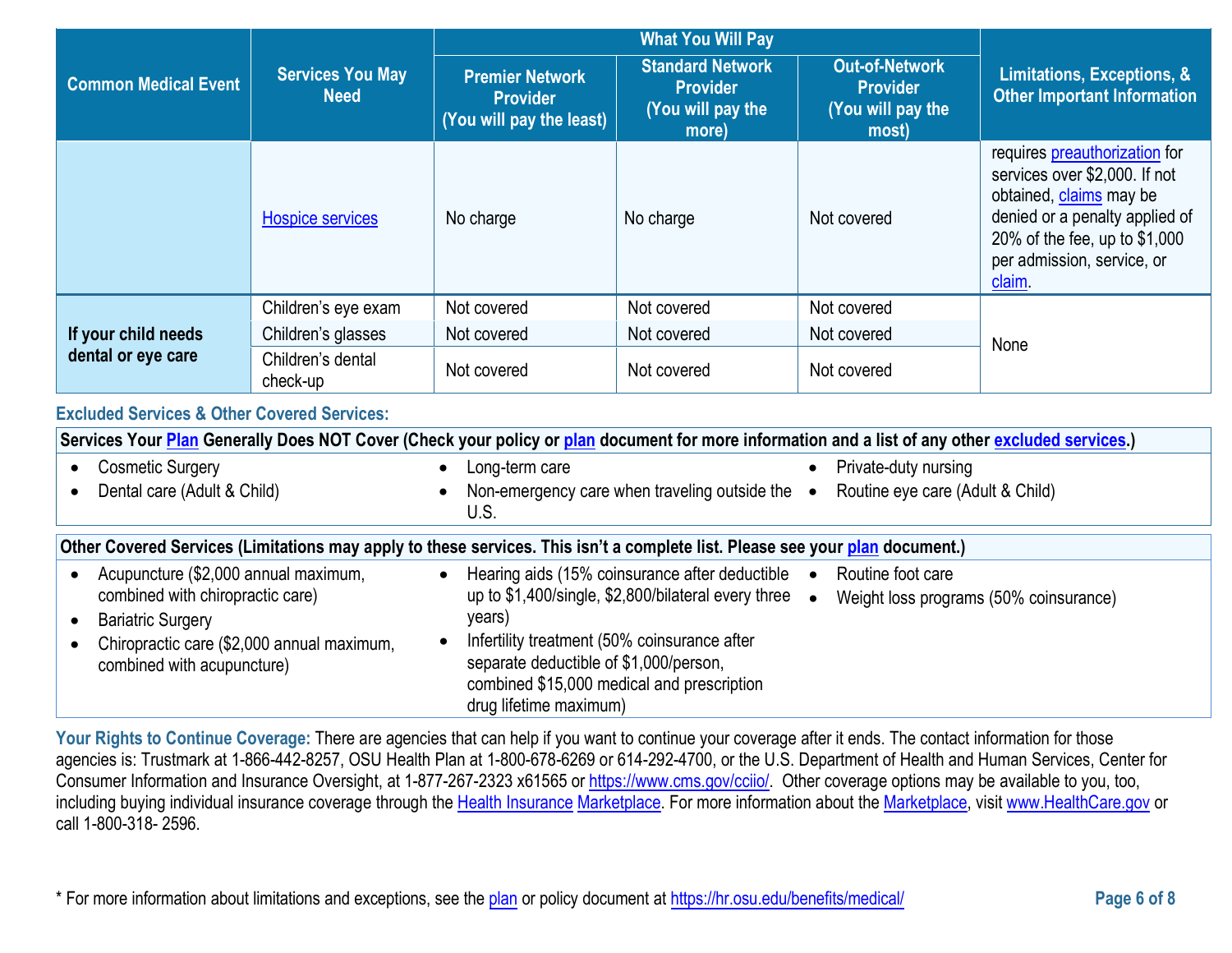Your Grievance and Appeals Rights: There are agencies that can help if you have a complaint against your [plan](https://www.healthcare.gov/sbc-glossary/#plan) for a denial of a [claim.](https://www.healthcare.gov/sbc-glossary/#claim) This complaint is called a [grievance](https://www.healthcare.gov/sbc-glossary/#grievance) or [appeal.](https://www.healthcare.gov/sbc-glossary/#appeal) For more information about your rights, look at the explanation of benefits you will receive for that medical [claim.](https://www.healthcare.gov/sbc-glossary/#claim) Your [plan](https://www.healthcare.gov/sbc-glossary/#plan) documents also provide complete information on how to submit a [claim,](https://www.healthcare.gov/sbc-glossary/#claim) [appeal,](https://www.healthcare.gov/sbc-glossary/#appeal) or a [grievance](https://www.healthcare.gov/sbc-glossary/#grievance) for any reason to your [plan.](https://www.healthcare.gov/sbc-glossary/#plan) For more information about your rights, this notice, or assistance, contact::Trustmark at 1-866-442-8257 or OSU Health Plan at 1-800-678-6269 or 614-292-4700.

#### **Does this plan provide Minimum Essential Coverage? Yes**

[Minimum Essential Coverage](https://www.healthcare.gov/sbc-glossary/#minimum-essential-coverage) generally includes [plans,](https://www.healthcare.gov/sbc-glossary/#plan) [health insurance](https://www.healthcare.gov/sbc-glossary/#health-insurance) available through the [Marketplace](https://www.healthcare.gov/sbc-glossary/#marketplace) or other individual market policies, Medicare, Medicaid, CHIP, TRICARE, and certain other coverage. If you are eligible for certain types of [Minimum Essential Coverage,](https://www.healthcare.gov/sbc-glossary/#minimum-essential-coverage) you may not be eligible for the [premium tax credit.](https://www.healthcare.gov/sbc-glossary/#premium-tax-credits)

**Does this plan meet the Minimum Value Standards? Yes**

If your [plan](https://www.healthcare.gov/sbc-glossary/#plan) doesn't meet the [Minimum Value Standards,](https://www.healthcare.gov/sbc-glossary/#minimum-value-standard) you may be eligible for a [premium tax credit](https://www.healthcare.gov/sbc-glossary/#premium-tax-credits) to help you pay for a plan through the [Marketplace.](https://www.healthcare.gov/sbc-glossary/#marketplace)

#### **Language Access Services:**

[Spanish (Español): Para obtener asistencia en Español, llame al 1-800-264-1552, x80014189

[Tagalog (Tagalog): Kung kailangan ninyo ang tulong sa Tagalog tumawag sa 1-800-264-1552, x80014189.

[Chinese (中文): 如果需要中文的帮助, 请拨打这个号码 1-800-264-1552, x80014189.

[Navajo (Dine): Dinek'ehgo shika at'ohwol ninisingo, kwiijigo holne' 1-800-264-1552, x80014189

*To see examples of how this [plan](https://www.healthcare.gov/sbc-glossary/#plan) might cover costs for a sample medical situation, see the next section.*